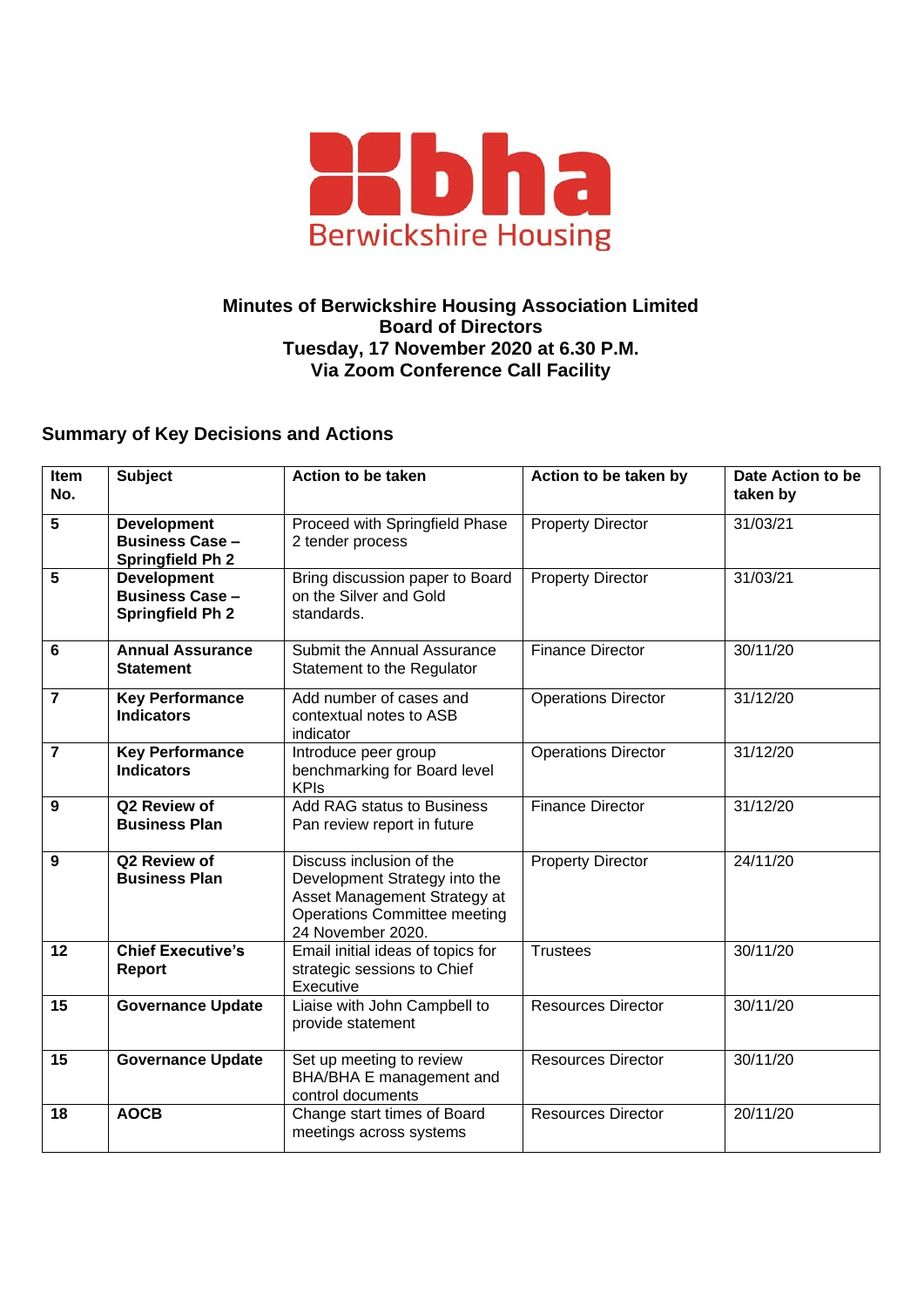| <b>Berwickshire Housing</b><br><b>Present:</b>                                                                               |                                                |                                                          | <b>Minutes of Berwickshire Housing Association Limited</b><br><b>Board of Directors</b><br>Tuesday, 17 November 2020, at 6.30 P.M.<br><b>Via Zoom Conference Call Facility</b><br>In Attendance:                                          |               |                  |                                        |  |
|------------------------------------------------------------------------------------------------------------------------------|------------------------------------------------|----------------------------------------------------------|-------------------------------------------------------------------------------------------------------------------------------------------------------------------------------------------------------------------------------------------|---------------|------------------|----------------------------------------|--|
| Jim McDevitt - Chair<br>Viv Cockburn - Vice Chair<br>Graeme MacLeod - Vice Chair<br>Norrie MacPhail<br><b>Paul Matthews</b>  |                                                |                                                          | Michelle Meldrum, Chief Executive<br>John Bain, Resources Director<br>Dan Blake, Operations Director<br>Angela Taylor, Property Director<br>Eleanor Rooke, Finance Director                                                               |               |                  |                                        |  |
| <b>Scott Holmes</b><br>Anne Rutherford<br><b>Stephen Scott</b><br><b>Hugh Carr</b><br>Lynn Gray<br>Sam Hart<br>John Campbell |                                                |                                                          | Colin Turner, Minute Taker                                                                                                                                                                                                                |               |                  |                                        |  |
| Item<br>No.                                                                                                                  | <b>Agenda Item</b>                             | <b>Minute</b>                                            |                                                                                                                                                                                                                                           | <b>Action</b> | <b>Action By</b> | <b>Action to be</b><br>completed<br>by |  |
| $\mathbf 1$                                                                                                                  | <b>Apologies</b>                               | Apologies were received from Susie McCosh.               |                                                                                                                                                                                                                                           |               |                  |                                        |  |
| $\mathbf{2}$                                                                                                                 | <b>Declarations of</b><br><b>Interest</b>      |                                                          | Norrie MacPhail declared his interest in BHA Enterprise.                                                                                                                                                                                  |               |                  |                                        |  |
| $\mathbf{3}$                                                                                                                 | <b>Minutes from</b><br><b>Previous Meeting</b> |                                                          | Anne Rutherford proposed and Stephen Scott seconded<br>that the Minutes of the meeting of 22 <sup>nd</sup> September 2020<br>were approved as a true record of the meeting. The<br>Board unanimously approved the minutes of the meeting. |               |                  |                                        |  |
|                                                                                                                              |                                                | <b>Matter Arising:</b><br>not be covered in this agenda. | The Board was updated on all matters arising that would                                                                                                                                                                                   |               |                  |                                        |  |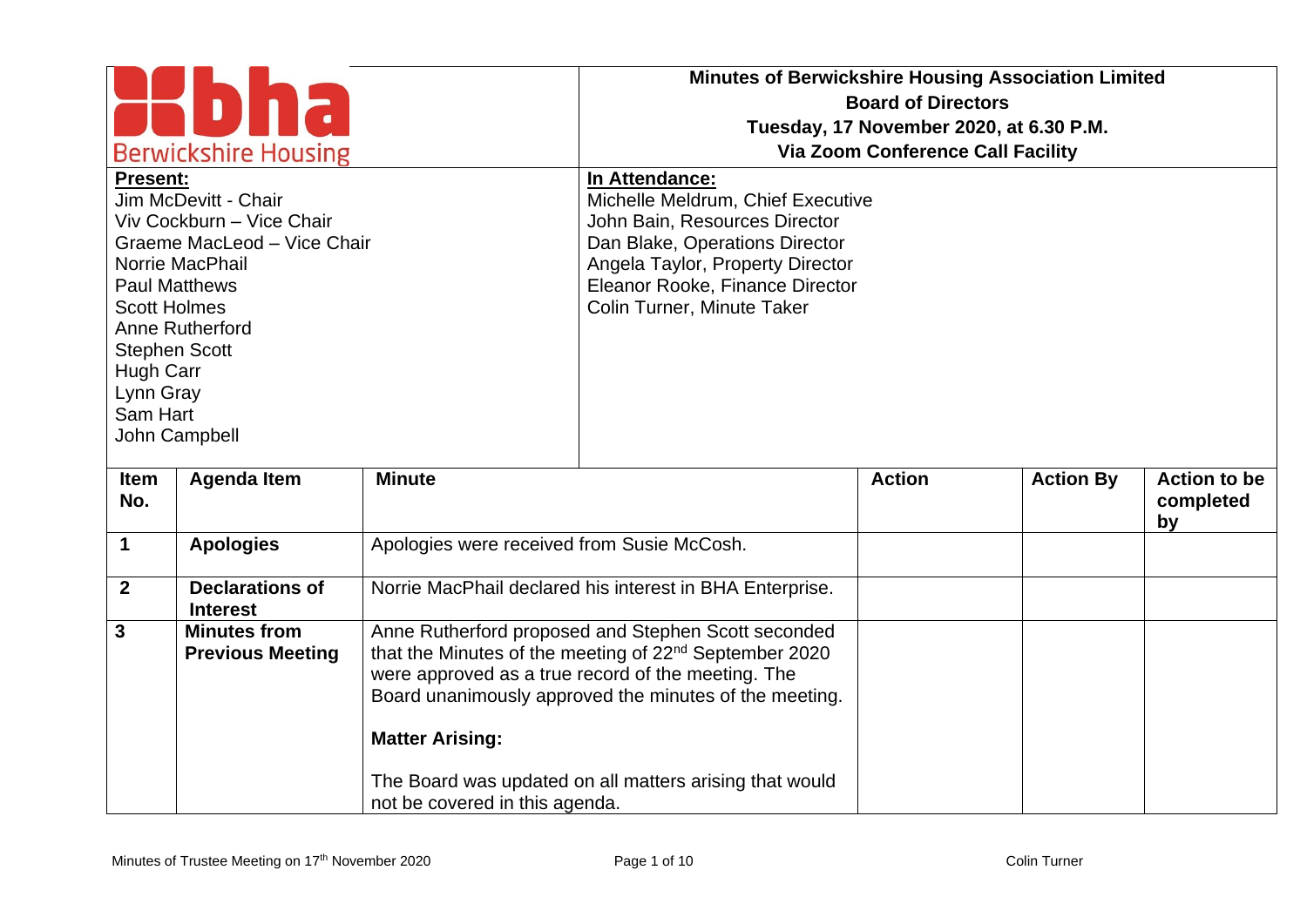|                         |                                                                                 | Viv Cockburn proposed and Graeme McLeod seconded<br>that the Written Resolution of 21 October 2020 was<br>homologated. The Board unanimously homologated the<br>resolution.                                                                                                                                                                                                                                                                                                                                                                                                                                                                                                                                                                                                                                                                     |                                                              |                             |          |
|-------------------------|---------------------------------------------------------------------------------|-------------------------------------------------------------------------------------------------------------------------------------------------------------------------------------------------------------------------------------------------------------------------------------------------------------------------------------------------------------------------------------------------------------------------------------------------------------------------------------------------------------------------------------------------------------------------------------------------------------------------------------------------------------------------------------------------------------------------------------------------------------------------------------------------------------------------------------------------|--------------------------------------------------------------|-----------------------------|----------|
| $\overline{\mathbf{4}}$ | <b>Customer and</b><br><b>Community</b><br><b>Engagement</b><br><b>Strategy</b> | The Operations Director introduced the strategy and<br>invited questions. The number of different channels and<br>interfaces between BHA and our customers was queried,<br>and the Operations Director explained what the strategy<br>proposed. The Board was re-assured that the roll out<br>would be a sequential and phased. The costs of the post<br>proposed were met from re-organisation of existing staff.<br>The Board noted the strategy approach to improve<br><b>Customer and Community Engagement.</b>                                                                                                                                                                                                                                                                                                                             |                                                              |                             |          |
| 5                       | <b>Development</b><br><b>Business Case -</b><br><b>Springfield Ph 2</b>         | The Property Director summarised changes in the<br>indicative development programme since September<br>2020, specifically the 40 units proposed for the Old High<br>School site in Eyemouth - Scottish Borders Council<br>(SBC) have delayed their Planning application for the new<br>school, and BHAs site boundaries are dependent on that,<br>so this project is on hold pending the outcome of SBCs<br>capital expenditure review. The programme for the 12<br>proposed units at the Avenue, Eyemouth were also<br>delayed due to planning constraints.<br>The Board discussed the proposal to build a further 27<br>units at Springfield, Duns and it was confirmed that the<br>proposed homes would achieve EPC (Energy<br>Performance Certificate) Band B energy efficiency rating.<br>A question was raised regarding why BHA achieves | Proceed with<br><b>Springfield Phase</b><br>2 tender process | Property<br><b>Director</b> | 31/03/21 |
|                         |                                                                                 | Silver Standard rather than Gold Standard for energy<br>efficiency, to achieve better future proofing for new builds<br>as standards continue to rise.                                                                                                                                                                                                                                                                                                                                                                                                                                                                                                                                                                                                                                                                                          |                                                              |                             |          |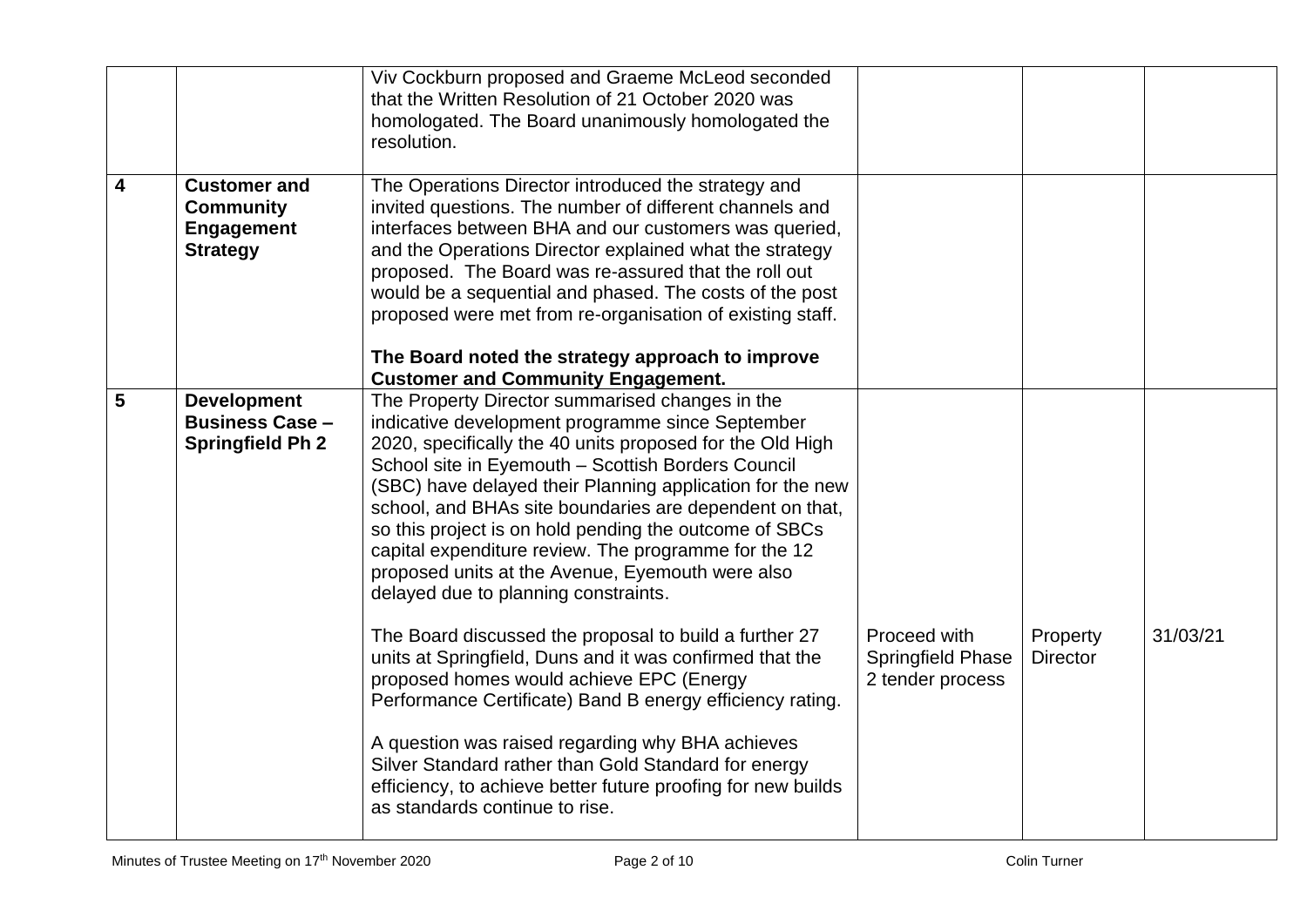|  | The Property Director advised that there are a range of<br>different factors applicable to each standard and that as a<br>principle the gold standard is more expensive to achieve.<br>The Property Director undertook to bring a discussion<br>paper to the Board in the future to discuss the benefits<br>and cost differences involved between building to Silver<br>or Gold standard.                               | Bring discussion<br>paper to Board<br>on the Silver and<br>Gold standards. | Property<br><b>Director</b> | 31/03/21 |
|--|-------------------------------------------------------------------------------------------------------------------------------------------------------------------------------------------------------------------------------------------------------------------------------------------------------------------------------------------------------------------------------------------------------------------------|----------------------------------------------------------------------------|-----------------------------|----------|
|  | The Property Director reported that the Scottish<br>Government has released a consultation on the next<br>phase of Energy Efficiency Standard Social Housing<br>(EESSH) 2 to be delivered by 2025, proposing all<br>properties must reach EPC Band D. On completion of the<br>current energy efficiency improvement programmes, all<br>BHA existing homes (excluding approved exemptions) will<br>be above that rating. |                                                                            |                             |          |
|  | It was confirmed that the delegated authority was for<br>approval over 5% of the total development costs and that<br>the costs estimates had been completed in early 2019.                                                                                                                                                                                                                                              |                                                                            |                             |          |
|  | The impact of COVID-19 has not resulted in any related<br>claims to date, although one of the contractors had<br>requested advance fees (not additional costs) for<br>preliminaries to get the site opened.                                                                                                                                                                                                             |                                                                            |                             |          |
|  | The Board voted on the proposal and with all in<br>favour with the exception of one Trustee abstaining,<br>resolved that:                                                                                                                                                                                                                                                                                               |                                                                            |                             |          |
|  | 1. The business case for 27 affordable homes in<br>phase two of Springfield, subject to loan<br>funding being in place was approved and;                                                                                                                                                                                                                                                                                |                                                                            |                             |          |
|  | 2. The Operations Committee was delegated<br>authority to award the contract following tender                                                                                                                                                                                                                                                                                                                           |                                                                            |                             |          |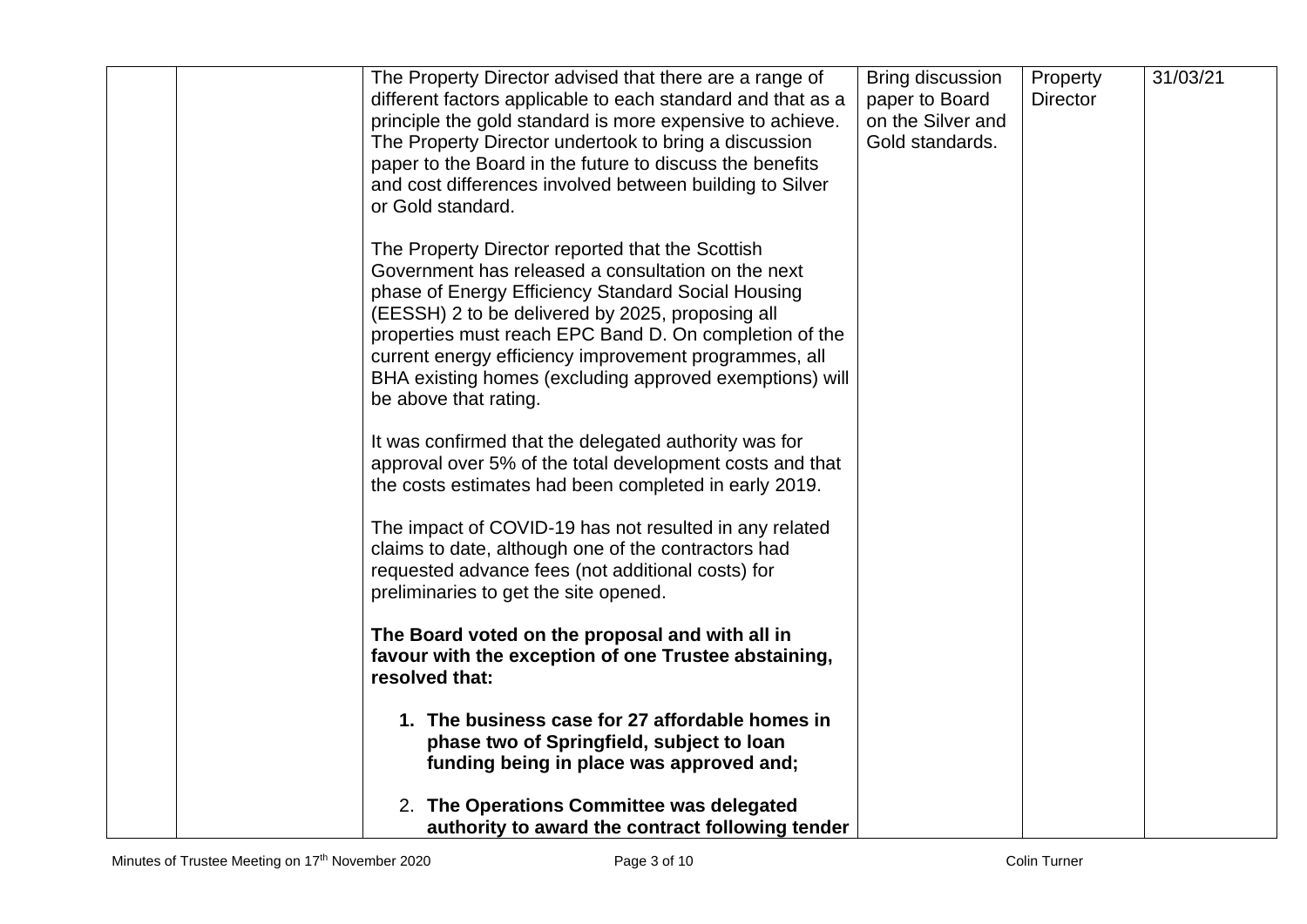|                |                                             | provided that the COVID-19 risks were<br>considered and that the development costs<br>were within 5% of £4,650,221                                                                                                                                                   |                                                                        |                                      |          |
|----------------|---------------------------------------------|----------------------------------------------------------------------------------------------------------------------------------------------------------------------------------------------------------------------------------------------------------------------|------------------------------------------------------------------------|--------------------------------------|----------|
| $6\phantom{1}$ | <b>Annual Assurance</b><br><b>Statement</b> | The Board approved the Annual Assurance Statement<br>and authorised its submission to the Scottish Housing<br>Regulator.                                                                                                                                             | Submit the<br>Annual<br>Assurance<br>Statement to the<br>Regulator     | Finance<br><b>Director</b>           | 30/11/20 |
| $\overline{7}$ | <b>Key Performance</b><br><b>Indicators</b> | The Operations Director highlighted the key points within<br>the report.                                                                                                                                                                                             |                                                                        |                                      |          |
|                |                                             | It was suggested that the Anti-Social Behaviour indicator<br>include the number of cases dealt with and the<br>Operations Director undertook to include this in future and<br>augment the information with comments on the<br>breakdown.                             | Add number of<br>cases and<br>contextual notes<br>to ASB indicator     | <b>Operations</b><br><b>Director</b> | 31/12/20 |
|                |                                             | The Operations Director undertook to begin<br>benchmarking the KPIs from the next quarter based on<br>publicly available peer group information.                                                                                                                     | Introduce peer<br>group<br>benchmarking for<br><b>Board level KPIs</b> | Operations<br><b>Director</b>        | 31/12/20 |
|                |                                             | The 'time to complete adaptations' indicator was being<br>challenged with the Regulator as the work can vary from<br>a simple grab rail to a ramp, which requires a building<br>warrant, therefore the time to complete varies from a few<br>days to several months. |                                                                        |                                      |          |
|                |                                             | Satisfaction with Repairs - The Property Director reported<br>to the Board that analysis of the satisfaction data being<br>obtained from the monthly surveys indicated historical<br>issues and this information will be used to inform future<br>service provision. |                                                                        |                                      |          |
|                |                                             | The Board noted the Key Performance Indicators.                                                                                                                                                                                                                      |                                                                        |                                      |          |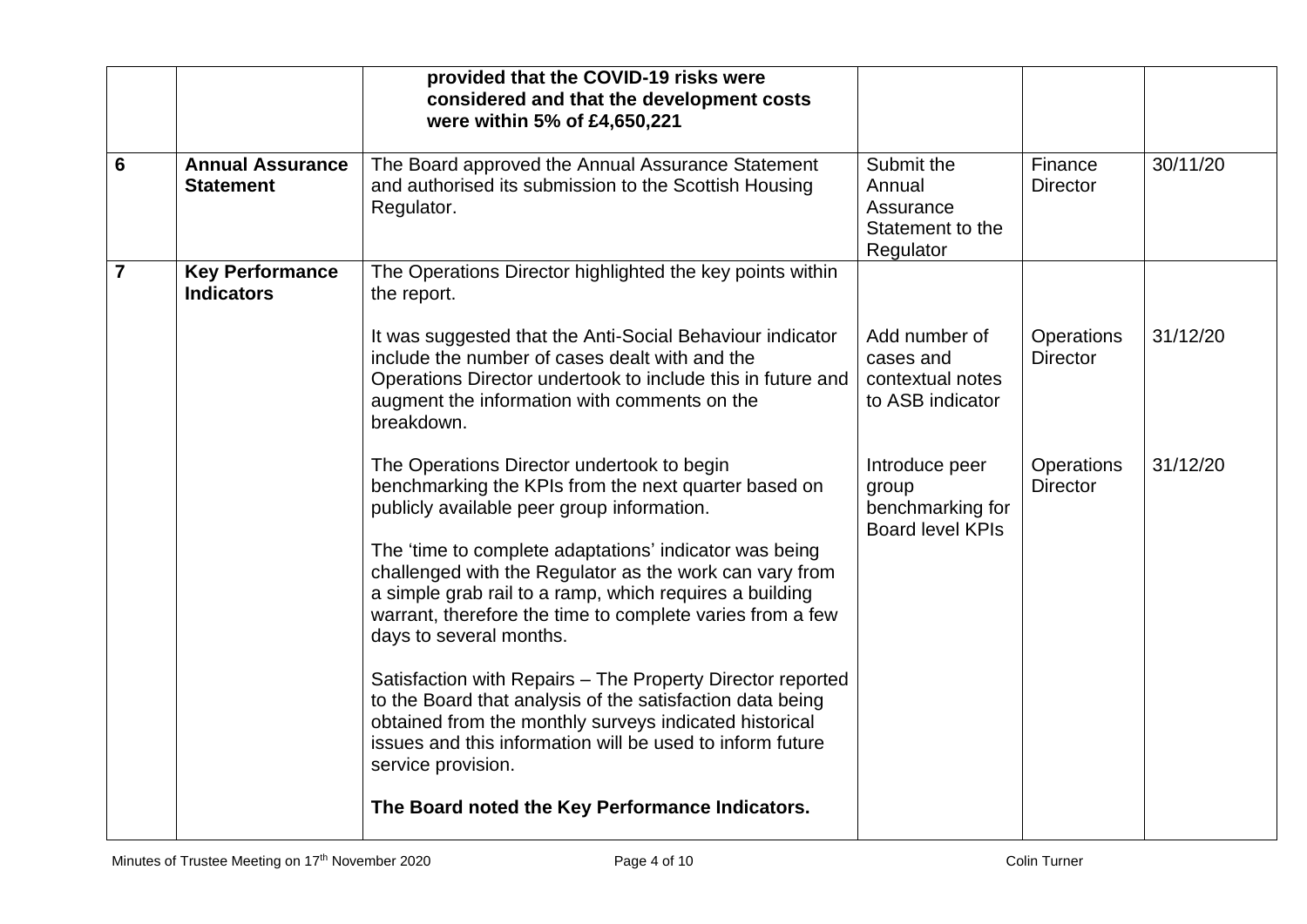| 8 | Quarterly<br><b>Monitoring</b><br><b>Statement</b> | The Finance Director invited questions and the Property<br>Director confirmed that the COVID-19 pandemic had a<br>minor effect on the reactive repairs budget, but the impact<br>on the planned and cyclical works is significant due to the<br>delay in progressing programmed works.<br>Supply chain difficulties plus operative resource issues<br>due to COVID-19 continue to affect spend, and this was<br>under constant monitoring.<br>The Board noted the Quarter 2 monitoring statement.                                                                                                                                                                                                                                                                                                                                                                                                 |                                                                                               |                             |          |
|---|----------------------------------------------------|---------------------------------------------------------------------------------------------------------------------------------------------------------------------------------------------------------------------------------------------------------------------------------------------------------------------------------------------------------------------------------------------------------------------------------------------------------------------------------------------------------------------------------------------------------------------------------------------------------------------------------------------------------------------------------------------------------------------------------------------------------------------------------------------------------------------------------------------------------------------------------------------------|-----------------------------------------------------------------------------------------------|-----------------------------|----------|
| 9 | Q2 Review of<br><b>Business Plan</b>               | The Vice Chair suggested that a RAG status be added to<br>the review paper so that activities that were delayed and<br>unlikely to complete by year end would be easy to<br>identify.<br>It was queried that the Stock Condition Survey scheduled<br>for completion by March 2022 seemed a long time to wait<br>for vital business information. The Property Director<br>confirmed that the project has several phases and that<br>the anticipated contract starts end January 2021,<br>assuming no covid or significant access issues, would<br>produce high-level financial information by Summer 2021,<br>to inform the next business planning round. The following<br>phases of the project involves detailed assessments,<br>including socio-economic factors will identify stock<br>specific issues, where options appraisals may be<br>required, and this would be complete by March 2022. | <b>Add RAG status</b><br>to Business Pan<br>review report in<br>future                        | Finance<br><b>Director</b>  | 31/12/20 |
|   |                                                    | It was noted that the Asset Management Strategy was not<br>due for completion until May 2021 but the Development<br>Strategy was already approved, and these two strategies<br>are intrinsically linked. The Property Director suggested<br>that the Operations Committee discuss the inclusion of                                                                                                                                                                                                                                                                                                                                                                                                                                                                                                                                                                                                | <b>Discuss inclusion</b><br>of the<br>Development<br>Strategy into the<br>Asset<br>Management | Property<br><b>Director</b> | 24/11/20 |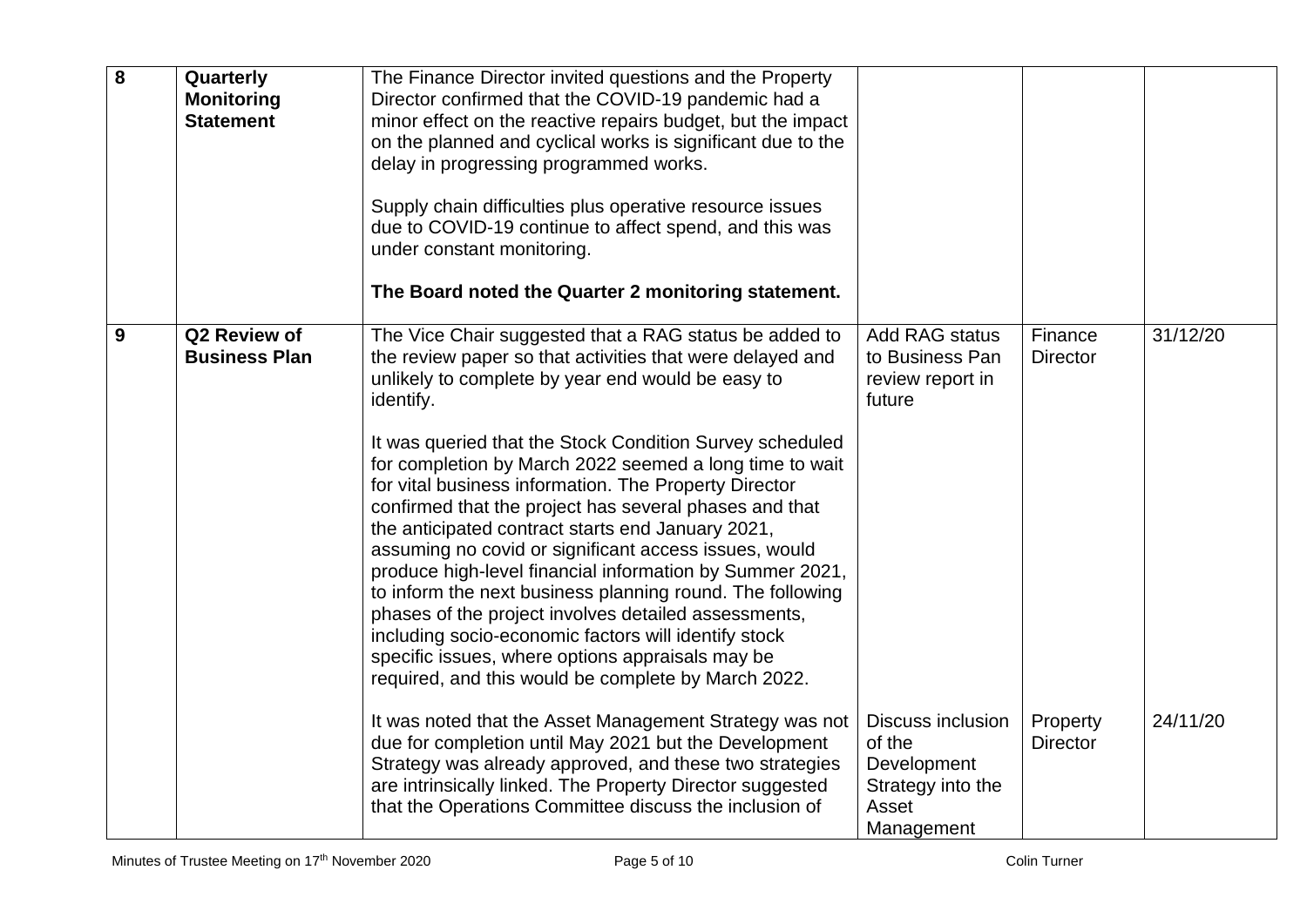| 10 | Q2 Write Offs          | the Development Strategy within the Asset Management<br>strategy.<br>The Board noted the progress made against the<br>business plan.<br>The Board noted the Write Off of £13,912.26.                                                                                                                                                                                                                                                                                                                                                                                                                                                                                                                                                                                                                                                                                                                                                                                                                                                                                                                                                                                                                                                                                                                                                                                            | Strategy at<br><b>Operations</b><br>Committee<br>meeting 24<br>November 2020. |  |
|----|------------------------|---------------------------------------------------------------------------------------------------------------------------------------------------------------------------------------------------------------------------------------------------------------------------------------------------------------------------------------------------------------------------------------------------------------------------------------------------------------------------------------------------------------------------------------------------------------------------------------------------------------------------------------------------------------------------------------------------------------------------------------------------------------------------------------------------------------------------------------------------------------------------------------------------------------------------------------------------------------------------------------------------------------------------------------------------------------------------------------------------------------------------------------------------------------------------------------------------------------------------------------------------------------------------------------------------------------------------------------------------------------------------------|-------------------------------------------------------------------------------|--|
| 11 | <b>Property Report</b> | Summarising, the Property Director explained that the<br>reactive repairs contracts are being procured, with an<br>anticipated start date of $1st$ April 2021 – this is the first<br>property procurement since COVID-19 and potential<br>implications are unknown. Legal advice is that any TUPE<br>liability is a matter for the outgoing and incoming<br>contractors.<br>A communication plan for the stock condition surveys to<br>customers will be developed as part of the project stating<br>the importance of the surveys and why we were doing<br>them.<br>It was reported that Scottish Borders Council (SBC) had<br>approved the Strategic Housing Investment Plan (SHIP)<br>today and that the partnership working within the Scottish<br>Borders was commended by Council Executive<br>Committee. The Scottish Government spending review<br>remains very positive in support of the affordable housing<br>programme. Pressures on the increasing quality and<br>performance requirements are acknowledged by Scottish<br>Government (SG) and a working group with Scottish<br>Federation of Housing Associations (SFHA) and the<br>Convention of Scottish Local Authorities (COSLA) has<br>been set up to determine the benchmarks by which<br>Housing Association Grant (HAG) is calculated. BHAs<br>influence will be through the relevant bodies and directly |                                                                               |  |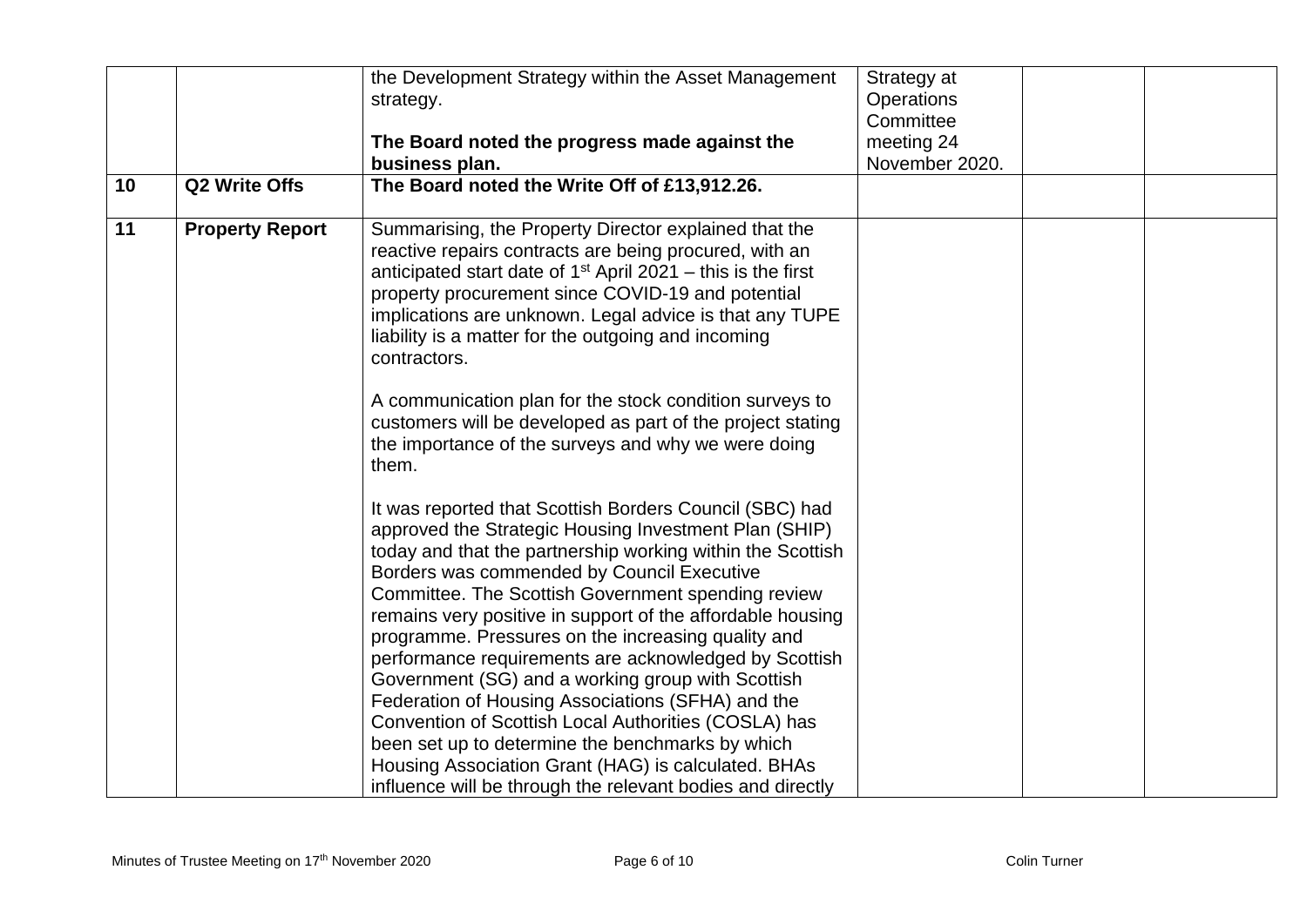|                 |                                           | with SG. The target date for increased subsidies to apply                                                                                                                                                                                                                                               |                                                                                     |                 |          |
|-----------------|-------------------------------------------|---------------------------------------------------------------------------------------------------------------------------------------------------------------------------------------------------------------------------------------------------------------------------------------------------------|-------------------------------------------------------------------------------------|-----------------|----------|
|                 |                                           | is 2022/23, but this is subject to wider SG timetables.                                                                                                                                                                                                                                                 |                                                                                     |                 |          |
|                 |                                           |                                                                                                                                                                                                                                                                                                         |                                                                                     |                 |          |
| 12 <sub>2</sub> | <b>Chief Executive's</b><br><b>Report</b> | The Board noted the property report.<br>The Chief Executive summarised the first few weeks in<br>post and thanked everyone for their warm welcome and<br>openness.                                                                                                                                      |                                                                                     |                 |          |
|                 |                                           | Discussions around strategic objectives and directions<br>between the Board and Leadership team was proposed<br>to be scheduled monthly, on a Tuesday evening, between<br>Board meetings. Any suggestions for topics could be<br>emailed to the Chief Executive and the sessions would be<br>scheduled. | Email initial ideas<br>of topics for<br>strategic sessions<br>to Chief<br>Executive | <b>Trustees</b> | 30/11/20 |
|                 |                                           | The Board noted the report.                                                                                                                                                                                                                                                                             |                                                                                     |                 |          |
| 13              |                                           |                                                                                                                                                                                                                                                                                                         |                                                                                     |                 |          |
| 14              | <b>Risk Report</b>                        | Viv Cockburn suggested that the wording around the<br>Health and Safety risk could be clarified.<br>The Board noted the report.                                                                                                                                                                         |                                                                                     |                 |          |
| 15              | <b>Governance</b><br><b>Update</b>        | <b>New Rules</b><br>The Board noted documents signed by the Chair that<br>included the OSCR notification to adopt the new rules.<br><b>Notifiable Event</b><br>The notifiable event regards the change in Chief<br>Executive was now closed.                                                            |                                                                                     |                 |          |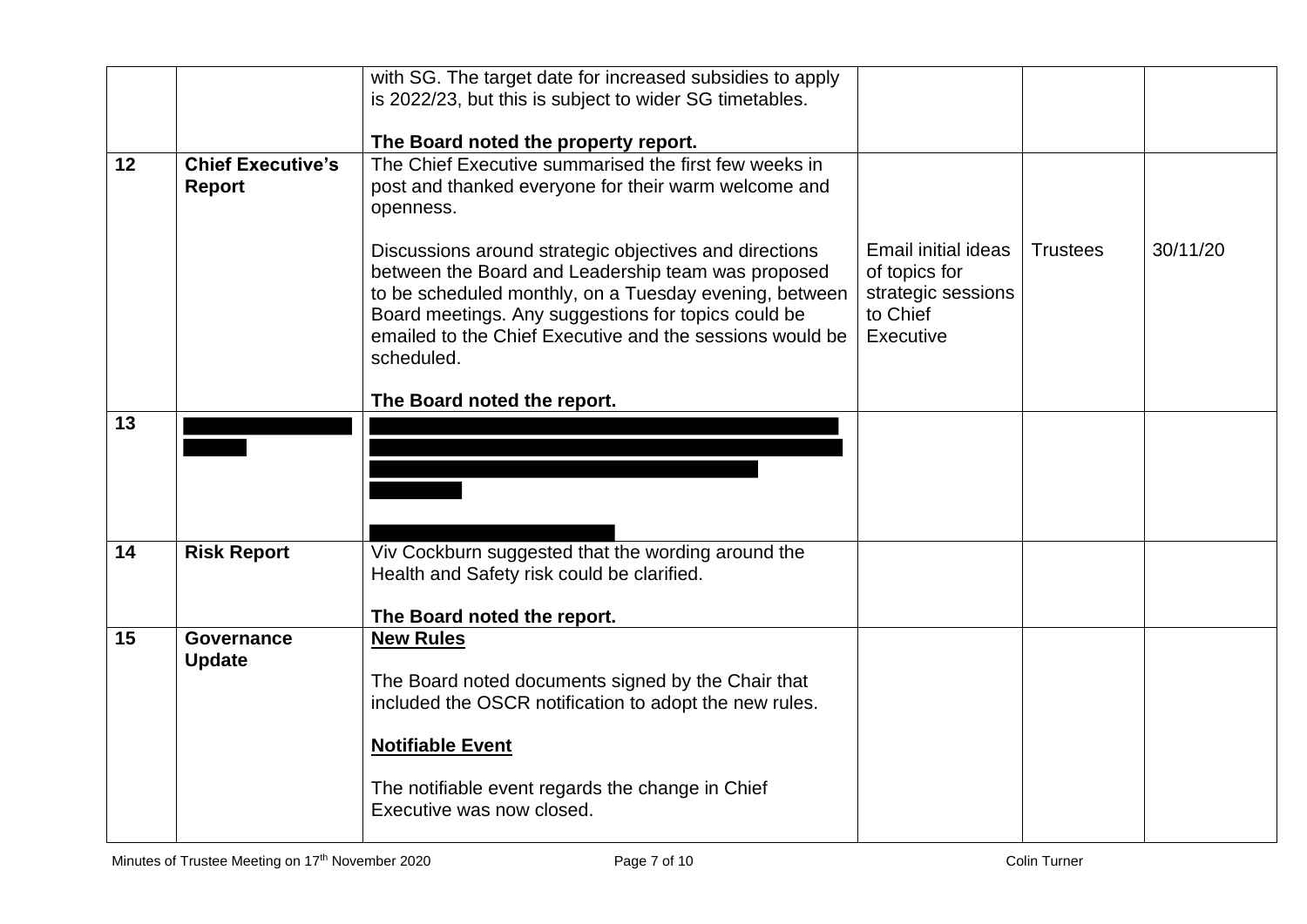|  | <b>Trustee Resignation</b><br>The Board accepted Susie McCosh's resignation from the<br>Board and thanked her for the time and effort she put into<br>her time on the Board.<br><b>Audit and Finance Committee Remit</b><br>The Trustees approved the remit, as amended by the<br>Audit and Finance Committee.<br><b>BHA Enterprise Ltd - Governance and Decision</b><br><b>Making</b><br>The "Where decisions are made" paper describes the<br>responsibility of the Audit and Finance Committee to<br>review the finance implications of the group business<br>plans and it was agreed that the intra-group agreements<br>be reviewed by BHA Chair, BHA Enterprise Chair and the<br>Resources Director at a specially scheduled session.<br>The Board noted the reviewed Audit and Finance<br><b>Committee Remit and approved it.</b> | Set up meeting to<br>review BHA/BHA<br>E management<br>and control<br>documents | <b>Resources</b><br><b>Director</b> | 30/11/20 |
|--|-----------------------------------------------------------------------------------------------------------------------------------------------------------------------------------------------------------------------------------------------------------------------------------------------------------------------------------------------------------------------------------------------------------------------------------------------------------------------------------------------------------------------------------------------------------------------------------------------------------------------------------------------------------------------------------------------------------------------------------------------------------------------------------------------------------------------------------------|---------------------------------------------------------------------------------|-------------------------------------|----------|